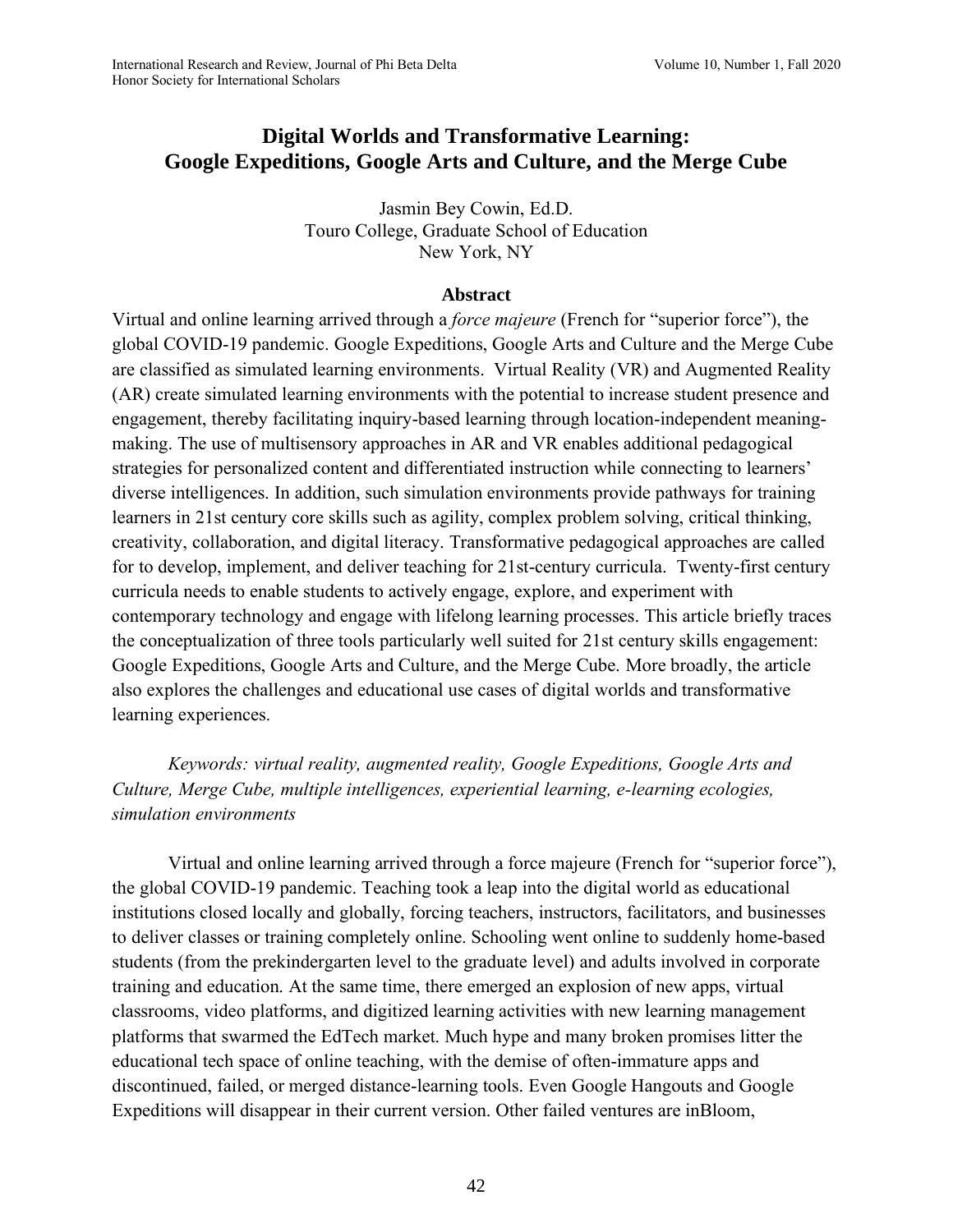ConnectEDU, KNO, and SharpScholar, to name but a few.

The pandemic forced educators to adjust to hybrid or fully online learning environments and update their teaching toolbox with digital tools and educational technology. After months of at-home instruction, screen fatigue struck learners and educators alike. Experiential learning where students learn through socially engaging hands-on experiences and inquiry-based learning which aims to trigger student curiosity, became more important than ever for an online engaged student learning experience.

Prior to COVID-19, the epitome of inquiry-based learning was the student-favored field trip to an exciting location away from school or college. Merriam-Webster defines *field trip* as "a visit (as to a factory, farm, or museum) made (as by students and a teacher) for purposes of firsthand observation" (Merriam-Webster, n.d.). Beyond the obvious joy of getting out of an institutional setting, field trips complemented in-class learning through a wide range of activities from musical performances to tours of historical sites, from museum visits to science demonstrations in real laboratories such as the currently closed Sony Wonder Technology Lab in New York City. The goal of field trips is to actively engage students by stimulating curiosity, emotion, and a change in perspective. Educator and philosopher Herbert Spencer introduced laboratory teaching in 1911, stating that the study of "surrounding phenomena is immensely superior to the study of grammars and lexicons" (Spencer, 1911, p.8).

Virtual trips through Google Expeditions, Google Arts and Culture and Merge's digital three-dimensional (3D) objects (holograms) are accessible, low-cost ways for educators to create student experiences that "act as a common experience for instructors and students making abstract concepts and ideas tangible and vivid" (Parmaxi A., 2017, p. 368). Virtual fieldtrips allow introduction of dynamic learning experiences, high-quality content, interactive views and interactive synchornous experiences.

### **Virtual Reality (VR), Augmented Reality (AR), and the Merge Cube**

In my experience, virtual reality is a computer-generated simulation of images or environments allowing user interactions within a seemingly real or physical setting. Merriam-Webster (n.d.). defines *virtual reality* as "an artificial environment which is experienced through sensory stimuli (such as sights and sounds) provided by a computer and in which one's actions partially determine what happens in the environment." Google Expeditions, Google Arts and Culture, and the Merge Cube hold the promise that students will learn through engagement and experience through immersive learning. Jean Lave, an anthropologist, in his treatise *Situated Learning: Legitimate Peripheral Participation* takes a closer look at established immersive technologies with a positive view of their educational potential while pointing out drawbacks in the context of immersive student interaction (Lave, 1990).

Augmented reality (AR) experiences such as Pokémon Go and social media apps like Snapchat create interactive experiences by layering digital elements over the real world in a live environment around the viewer, who uses AR glasses or a smartphone camera. According to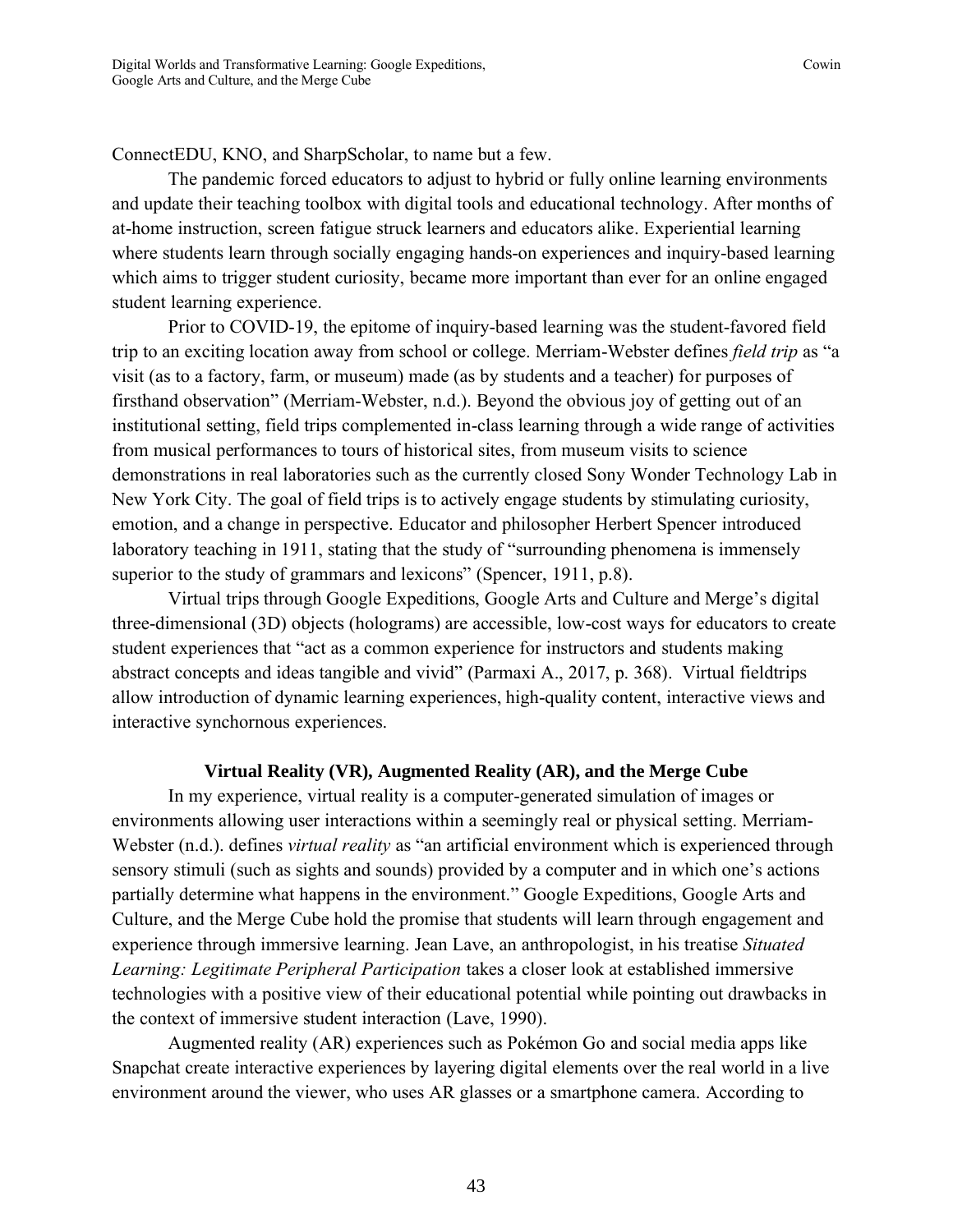"*What's the Difference Between Virtual Reality and Augmented Reality?*" (Bardi, 2020, para. 2), in Augmented Reality, the computer uses sensors and algorithms to determine the position and orientation of a camera. AR technology then renders the 3D graphics as they would appear from the viewpoint of the camera, superimposing the computer-generated images over a user's view of the real world.

The soft foam Merge Cube features unusual patterns on each of its six sides. When one of the sides is scanned with a compatible app, the Merge Cube enables an interactive AR experience. Moving and rotating the Cube in the hand can shift the AR object in every possible way. The Merge Cube requires apps to be used on either iOS® or Android devices. It can be used with or without a set of VR goggles, depending on how many free hands are needed to manipulate it. Smartphones and tablets with iOS 9+ and Android 4.4+ can be used to view content on the Merge Cube with the CoSpaces Edu mobile app (Al-Gindy, 2020). The Merge cube, an add-on to the CoSpaces platform gives developers the opportunity to create holograms in CoSpaces. CoSpaces is a Microsoft Education Partner that is "working to help teachers across the world upgrade their learning tools by integrating Microsoft technology like Immersive Reader and Teams with Merge EDU" (eSchool News Staff, 2020, para. 2). Merge's app store titled the 'miniverse,' hosts around 50 apps, more than a dozen of which were created in-house (Carnett, 2020).

The Merge Cube is an AR experience which involves multiple sensory modalities. Other AR examples include AR Ruler, BBC Civilizations AR, Amikasa Design, Knightfall, and the Merge Cube. AR offers students the opportunity to apply their knowledge and skills to combine digital information with real-world environments (Wojciechowski, 2013). The study *"*The Effect of Augmented Reality Applications in the Learning Process" by Ozdemir (2018) analyzed learning and student engagement, coming to positive conclusions when using AR applications as compared to other educational resources. The study found greater achievement in AR relative to the use of traditional learning methods.

### **Cauldrons of Content**

Following the initial launch of Google Arts and Culture in 2011, the Paris-based Cultural Institute opened in 2013 using Google's Street View technology to capture the interiors of acclaimed museums and the artwork on display. More than 1,200 museums spanning 70 countries, ranging from the Metropolitan Museum in New York City to the State Tretyakov Gallery in Moscow, participate. Google's Cultural Institute has been able to "put the world's cultural heritage in the hands of the world" (Marsh, 2020). Beyond museums and artwork, Google Arts and Culture offers virtual visits to more than 10,000 places, ranging from Ecuador to Saudi Arabia. Users can maximize and zoom in on any aspect of a famous painting and study every detail (Boyd, 2019) or experience cultural heritage sites through 360-degree photos or videos. Such free and universally accessible content is possible by partnering with and accessing the Smithsonian, The Wildlife Conservation Trust, and the Royal Collection Trust, and other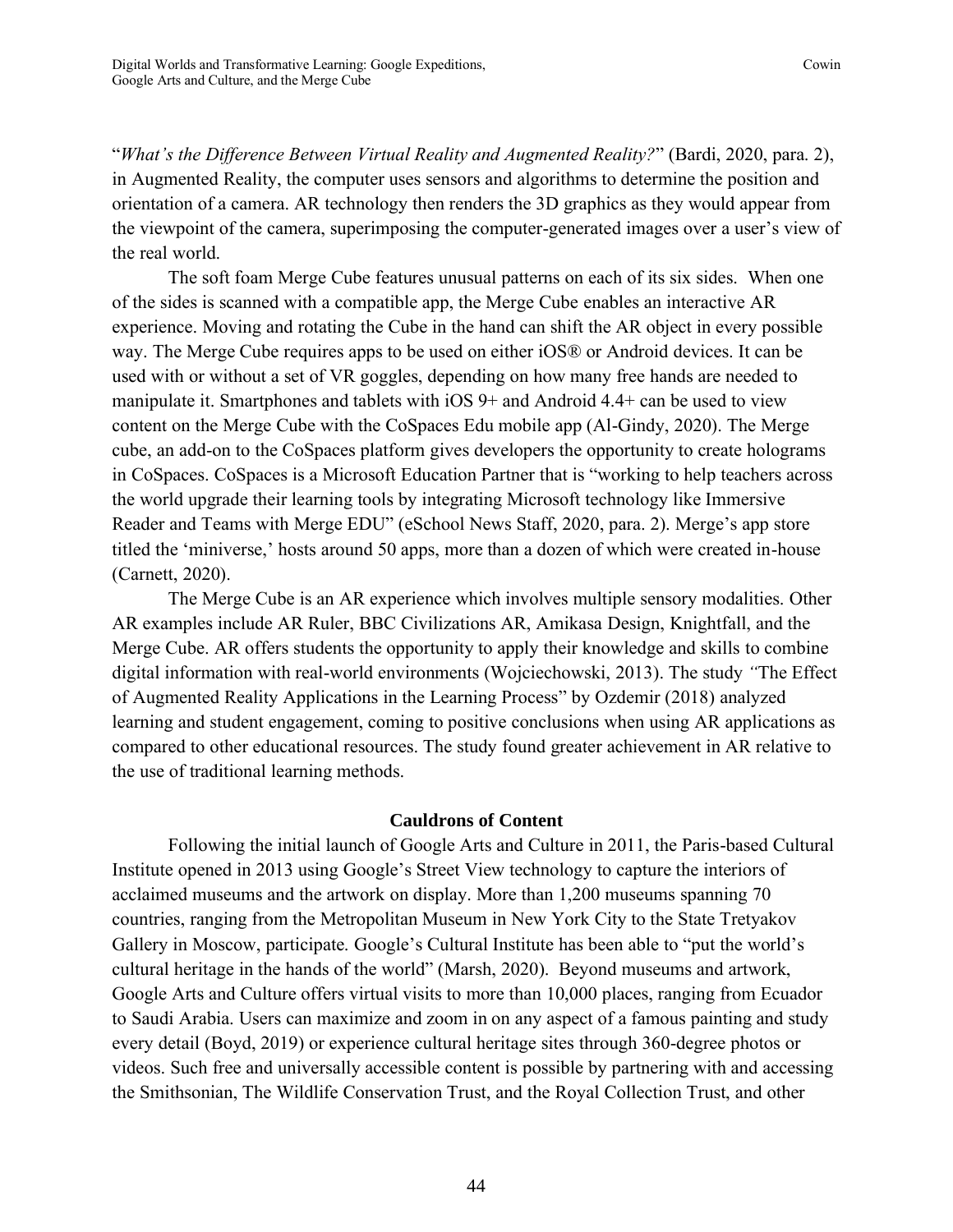## cultural institutions (Craddock, 2018).

Google Arts and Culture offers a wide range of interactive experiences and activities for learning beyond the classroom. These include doing virtual puzzles, coloring in art books, comparing cultural monuments across time, doing visual crossword puzzles, and projecting 3D models into real-world environments using a phone camera. In addition, it is possible to explore ancient artifacts and objects, visit museums across the globe, and see their entire collections in high definition. Google Expeditions offers exploratory, realistic, and first-person perspectives in life-like experiences (List of available expeditions, 2020). With Poly, Google's 3D asset library, users can create 360-degree panoramic images, sound, narration, points of interest, and image overlay, allowing for collaboration and knowledge sharing. Asset libraries are organized collections of digital files, vectors, icons, images, color palettes, fonts, and other available resources.

# **Authentic Experiences and Transformative Learning**

Virtual field trips lend themselves to the acquisition of subject-specific skills and enable learners to relate existing knowledge to new tasks while developing multiple viewpoints and cross-pollination to other areas in their studies and life. Virtual fieldtrips also improve epistemic knowledge and procedural knowledge acquisition. Epistemic knowledge involves knowing how to think and act like a practitioner, showing the relevance and purpose in students' learning. Procedural knowledge is the understanding of how a task is performed, and how to work and learn through structured processes. Procedural knowledge is particularly useful for solving complex problems.

The use of AR digital teaching aids helps teachers to find alternative means of providing hands-on learning in science, technology, engineering, and mathematics (STEM) subjects with a deepening of students' epistemic and procedural knowledge. Current health guidelines recommend that objects are not to be physically shared in classes, thereby limiting students' hands-on experiences in STEM projects. In response to these concerns, Merge Cube has released unique AR tools that allow users to hold digital 3D objects, including "rocks, minerals, animal teeth and skulls, cells, and more that cover a wide range of science topics" (eSchool News Staff, 2020, para. 6). Merge offers a curated and robust selection of digital teaching aids for every student, with multisensory, interactive simulations and engaging activities for remote or in-class use (Learn Science-Master STEM, 2020).

Transformative learning, a term coined by Jack Mezirow (Lulee, 2009), the father of the transformative learning theory, is the idea that learners can adjust their thinking based on new information. Therefore, setting a purpose for students as they explore their virtual field trip environments is important to foster robust student engagement with the experience. Interdisciplinary knowledge can be encouraged through virtual field visits of specific locations and targeted task setting such as identification of similarities or creating timelines to identify key events. For example, students can compare cultural moments in time to learn not only about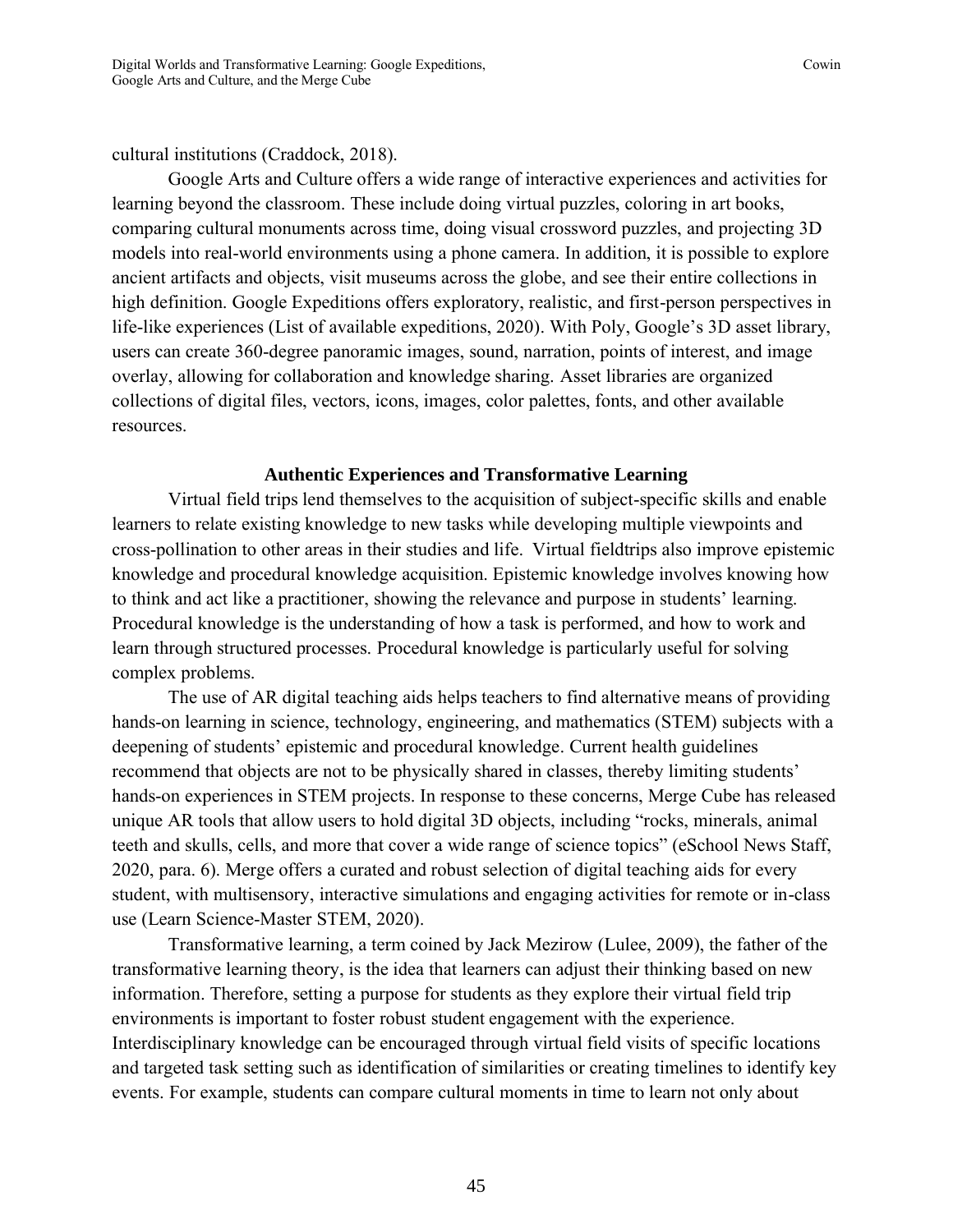culture and history but also about timelines and disciplinary thinking (Buttet, 2020).

Students can also be directed to pick photos or artwork on the Google Arts and Culture site and delve deeper into their historical context (Bristol, 2020). Educators might be interested in the 'Favorites' feature of Google Arts and Culture, which allows teachers and students to create personalized resources by using bookmarks. Students can then create custom galleries for assigned topics, whether they be historical figures, art movements, or cultural heritage sites. Such student-created custom galleries can serve as a portfolio or backdrops for other school projects.

Virtual field trips lend themselves to jigsaw cooperative learning strategies. The jigsaw grouping strategy rearranges groups to collaborate and share their learning. Jigsaw grouping is an outstanding method for improving students' teamwork and communication skills. Teachers can divide virtual field trips into subtopics, with students working collectively to gather information for a final presentation or project. Such an instructional approach allows for information sharing and synthesis of the collected information through synchronous learner interactions in the virtual environments. Groups can also join forces to create what-if adventures based on Google slide presentations ("Resources teachers can use today," 2020).

Virtual field trips might engage English Language Learners (ELLs) in language learning through visually rich environments, prompting the use of content-specific academic vocabulary, information recall, and purposeful conversations. Immersed in virtual field trips, ELLs can develop their ability to convey the meaning and intent of content while clarifying and evaluating information from multiple perspectives. Building student vocabulary might be another goal as an ELL language objective. Teachers, as virtual guides, can point out different objects in the panoramic views or ask students to find certain features or items. For example, imagine students are learning about ancient civilizations and their agriculture and food. A virtual field trip to Machu Picchu would concretize vocabulary like Incan citadel, and introduce food vocabulary such as maize, potatoes, grains, legumes, and fish.

# **Merge Cube Experiences**

Howard Gardner's theory of multiple intelligences (MIs) states that MIs appear with varying degrees in each person. His book *Intelligence Reframed* lists these MIs as verbal/linguistic, logical/mathematical, visual/spatial, bodily/kinesthetic, musical, interpersonal, intrapersonal, and naturalistic, with existential/spiritual added later. The theory of MIs holds that human beings use, learn, and understand information in different ways and to varying degrees (Gardner, 1999). The Merge Cube incorporates multisensory learning experiences through which students can engage with digital content intuitively by using their visual, auditory, kinesthetic, and tactile senses. Spatial intelligence is fostered through the manipulation and inspection of digital 3D objects. Integration with free online software such Paint 3D and Tinkercad enables 3D creation and printing. Using these tools, students can hold 3D designs in their hands or preview their creations before 3D printing, allowing faster design iteration and easier collaboration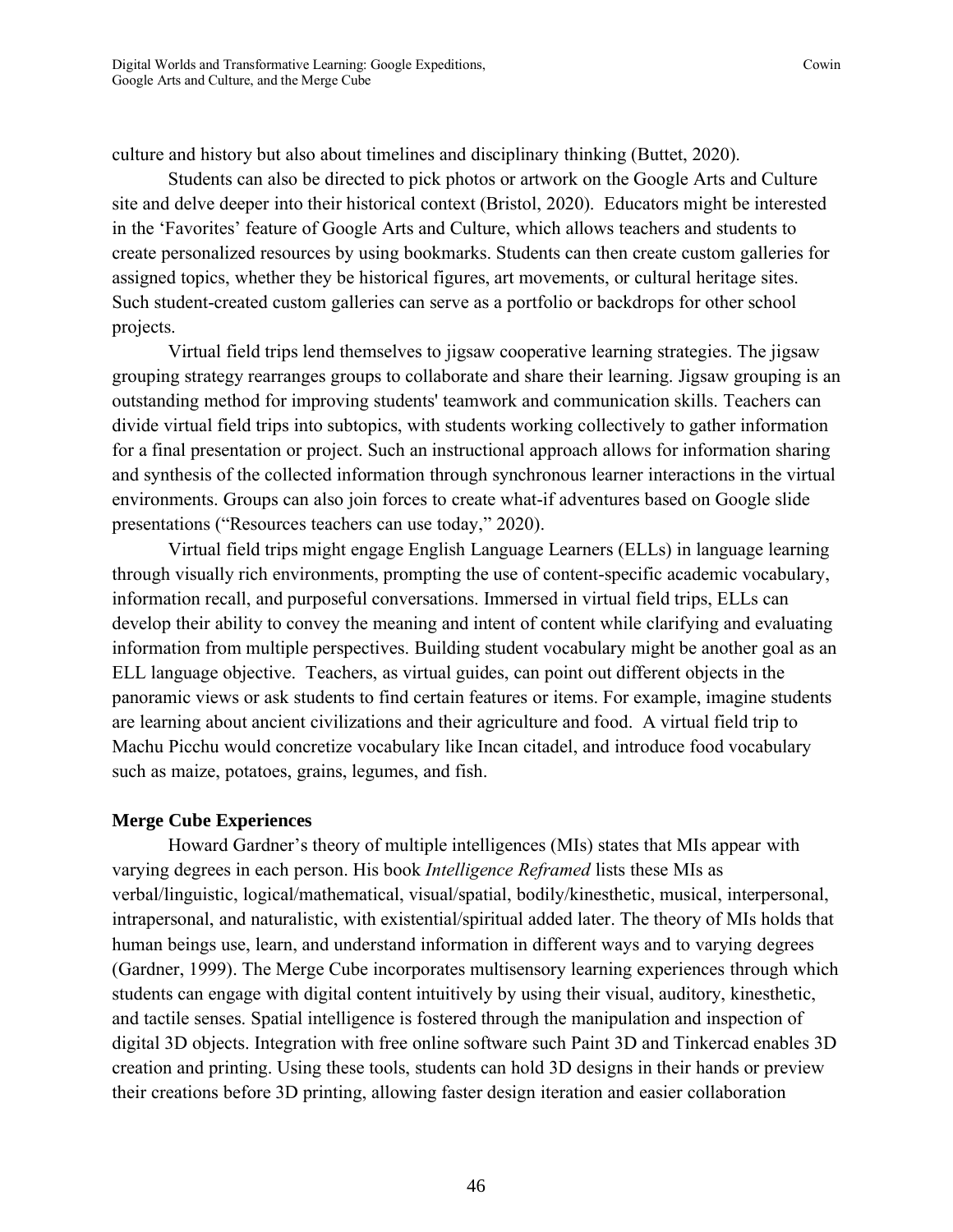(Learn Science-Master STEM, 2020). The Merge Miniverse features free content on topics from dinosaurs to active volcanoes and from waking up in a space station to experiencing a museum remotely in 3D (Minverse Categories, 2021).

Merge experiences provide students with opportunities to learn about earth science; life cycles and traits; ocean animals; space systems; the structure and properties of matter, energy, waves, light, and sound; and more. Such virtual learning simulations are designed to replace or amplify real-world learning environments by allowing users to manipulate objects and parameters in a virtual environment (Makransky, 2019). Using the Merge cube, students can view and manipulate a virtual solar system on a classroom table or visualize the process of photosynthesis from a variety of perspectives. One of these science experiences is INCELL VR, an action/racing game that explores the microworld of a carefully recreated human cell while unlocking technology that can stop the spread of a virus (Minverse Categories, 2021).

Science labs have a long history in science education, "so it is reasonable that the advances in computer-based learning would include the development of computer-based simulations of science labs and learning experiences" (National Research Council, 2011, p. 35). Merge Explorer's free components enable students in kindergarten through Grade 8 to investigate the anatomy of the human body, the solar system, the inner earth, matter and chemical reactions, ecosystems and the food web, water cycles, weather and the atmosphere, and the life cycles and traits of plants—they can even dissect a frog virtually. These interactive experiences are aligned with the Next Generation Science Standards (NGSS) a multi-state effort in the United States benchmarking science content standards that set expectations for what students should know and be able to do in science. The NGSS standards emphasize students to learn science by doing what scientists and engineers do. When students both understand how scientists and engineers practice their craft and have opportunities to carry out investigations and design solutions, they become more engaged in their science learning. Planning and carrying out investigations through a variety of sources including simulations supports learner engagement and transformative learning experiences. (DCI Arrangements of the Next Generation Science Standards, 2013). The science content standards for kindergarten through Grade 12 were developed to strengthen and define science standards as part a multistate effort of the National Research Council, the National Science Teachers Association, the American Association for the Advancement of Science, and other critical partners (Improving Science Education Through Three-Dimensional Learning, 2021).

Other educational applications of the Merge cube include uses in the social sciences, architecture, and STEM (such as coding). In the social sciences, students can create infographics with CoSpaces using a special grid canvas for object alignment and creating charts using premade building blocks. In architecture and interior design, students can design and model floor plans or build a virtual 3D house or apartment. In STEM and coding, they can recreate and manipulate lab experiments, such as those that demonstrate and test Newton's laws of motion.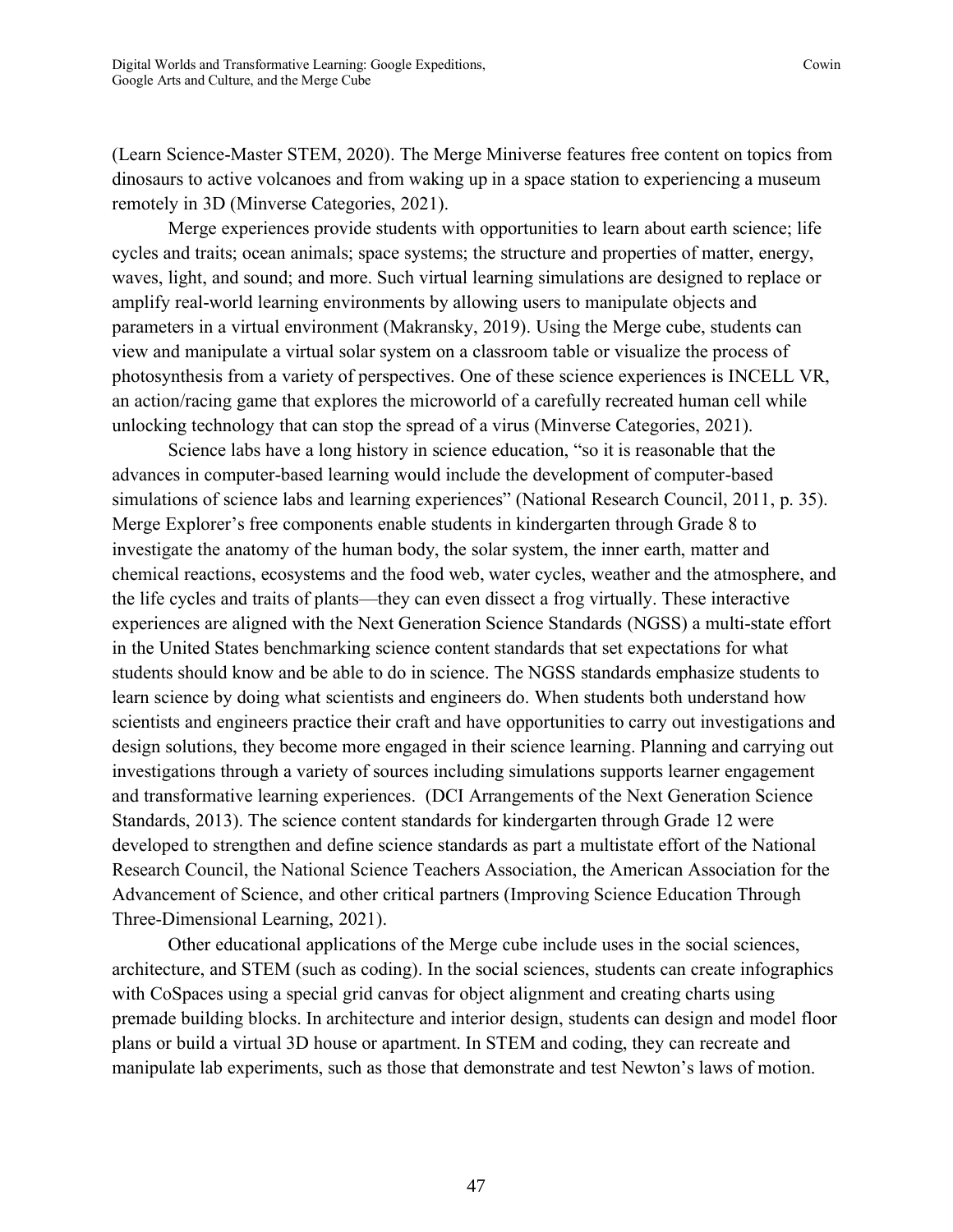Four free filters are available using Merge Cube:

- 1. The human body: features a pulsing, beating heart, skull, brain, or lungs.
- 2. Cells: up-close explorations of microscopic plant, animal, fungal, and neural cells.
- 3. Viruses: viruses such as the common cold and COVID-19 with a 360 view.
- 4. The solar system: axial tilt, rotation, and revolution of the earth and moon. (Carlton, n.d.)

Figure 1 *Mr. Body - Merge Cube Anatomy*



Source: Photo credit: Jasmin Cowin, Ed.D.

Figure 2 *Merge Cube Viruses: The Corona Virus*



Source: Photo credit: Jasmin Cowin, Ed.D.

Further Instagram content is abundant, such as 57° North, an AR Merge branching narrative conceived, designed, and created by The Mighty Coconuts, an animation, and visual effects studio. A branching story structure is a story graph, featuring directed graph of nodes connected by arcs that represent user choices. Every possible path through the graph represents a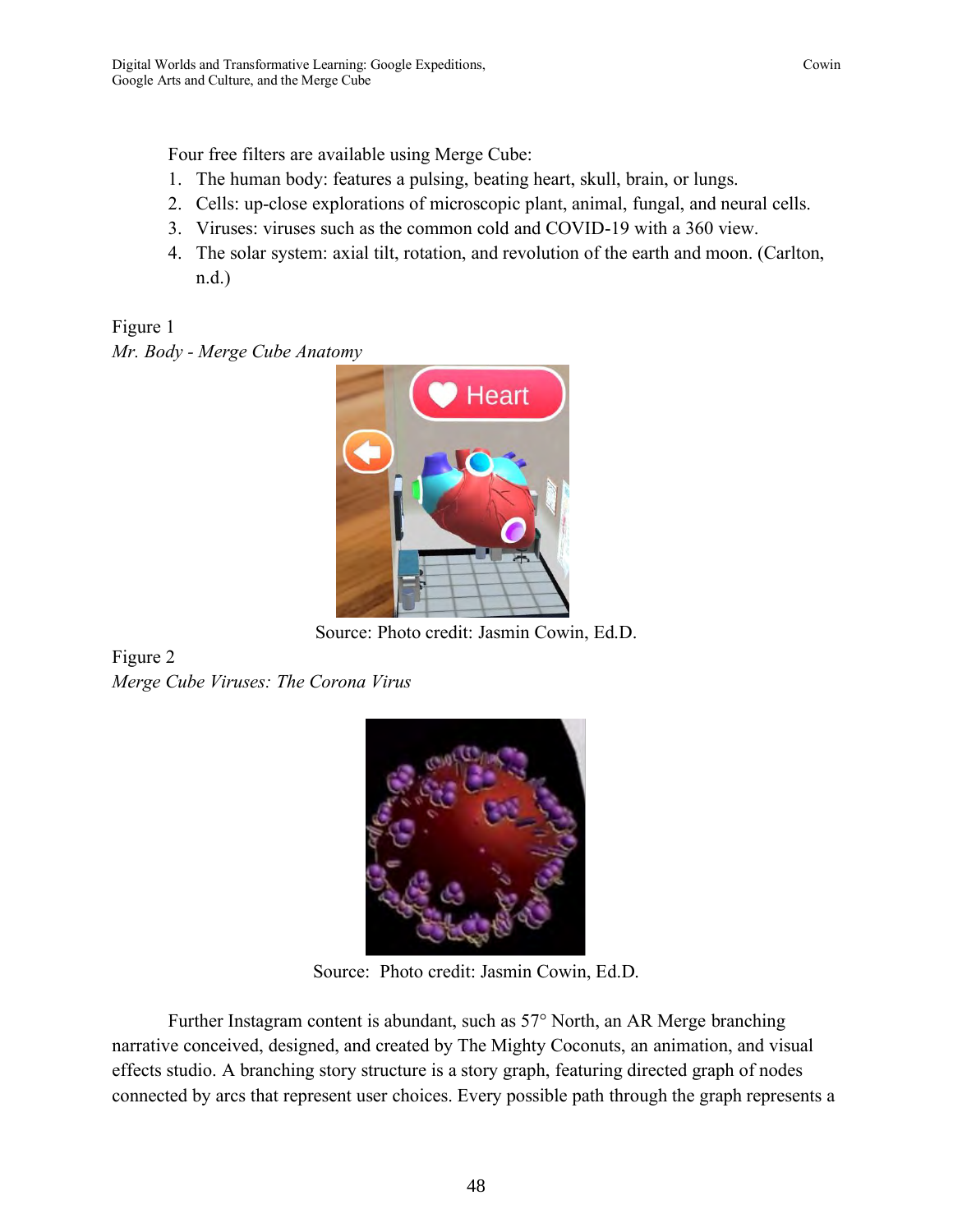story that can be told depending on user choices. 57° North tells a spellbinding story about surviving in the wilderness with hundreds of decisions for users to make and multiple endings that depend on those individual choices (Mighty Coconut, 2017).

### **Engagement in Learning**

Virtual field trips are most effective when "partnered with [a] unit's content as a means to provide students with a more in-depth understanding of the subject matter by presenting it in an interactive and engaging way" (Brownridge, 2020, p. 98). Google Expeditions (scheduled to merge with Google Arts and Culture in June 2021) features several hundred virtual field trips, from Ancient Rome, in which students can experience the daily life of a Roman citizen, to ocean acidification (What is Expeditions?, 2020).

Google Expeditions, Google Arts and Culture, and the Merge Cube use elements of constructionism, an inquiry-based approach to knowledge creation (Constructivism as a Paradigm for Teaching and Learning, 2021) with topics of Google AR tours ranging from the animals of the Mesozoic to space stations. Both Google Arts and Culture and Google Expeditions lend themselves to practical digital skill acquisition in domains such as the arts, social studies, communication and collaboration, and critical thinking. Google Arts and Culture can be integrated to unit and lesson planning aligned with the National Core Arts Standards for dance, media arts, music, theater, and the visual arts such as anchor standard 8: "Interpret intent and meaning in artistic work." (National Core Arts Standards, 2020) Using Google Arts and Culture, teachers can assign art and performance aligned with artists, media, or movements in teacher-directed lessons. Studio art courses can simulate modeling different styles that students will learn about and practice in virtual environments (Bristol, 2020).

History courses, often heavily text based, can be connected to meaningful virtual tours of historical sites or museum exhibits related to an event, thereby bringing content-specific knowledge, academic vocabulary, and meaning-making to life (Bristol, 2020). In classes on environmental science, teachers might assign experiences such as the #CleanSeas AR or deep dives into subject-specific artifacts. As a result of such realistic experiences, "the gap between the virtual and real world in terms of realism and accuracy is rapidly diminishing and at some point, in the near future, those lines will start to become blurred" (Cliffe, 2017, p.10). Training learners to function in these tech environments boosts learner's mental agility preparing them for 21<sup>st</sup> Century challenges.

### **Discussion**

John Dewey, an influential educational reformer in the 19<sup>th</sup> Century, developed a model of structured, experience-based training and education programs. In his model of experiential learning, students of all abilities take on new active roles. Dewey emphasized that students should participate in real activities with real consequences. Today, there is general pedagogical agreement by educators on the value of experience-based learning such as field trips. Dewey as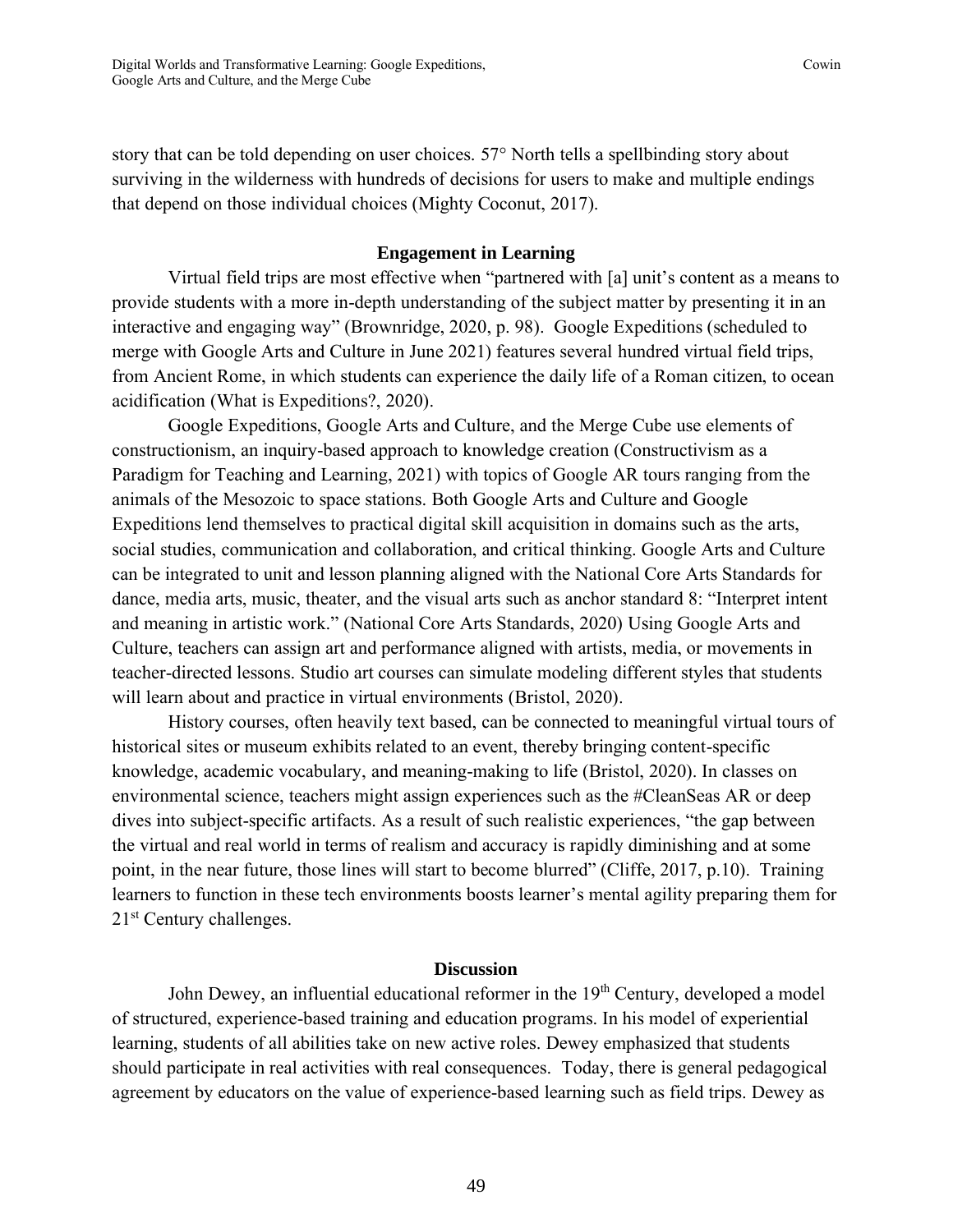the initiator of the "hands-on learning" movement opposed the "lecturing" approach. He created a laboratory school where teachers functioned as guides, and students learned by doing (Tim, 2012). Google Expeditions, Google Arts and Culture, and the Merge Cube are a contemporary answer to Dewey's hands-on philosophy.

While technological innovation is in and by itself pedagogically neutral, it fundamentally transforms education through offering ubiquitous and universal access to experiences while changing the ways learning communities interact and work. New digital tools such as AR and VR need to become part of 21<sup>st</sup> century curricula. Current educational curricula cannot remain static, as digital ideations happen ever faster, in a non-linear trajectory. Educational institutions, vocational schools, technical training centers, and higher education need to provide both in-depth subject knowledge and opportunities for learners to create inter-disciplinary connections. Simulation environments provide pathways to train for  $21<sup>st</sup>$ -century core skills such as complex problem solving, critical thinking, creativity, collaboration, and digital literacy.

#### **Conclusion**

One of the main functions of education is to broaden and deepen students' interest in lifelong learning. To ignite this spark, teachers must become experienced at incorporating tools into their instruction "that allow for student exploration of, manipulation of, and immersion into subject matter to increase comprehension, enthusiasm, and engagement with the instructional material" (Gregory, et al., 2016, p. 222).

William Winn (1993), in *A Conceptual Basis for Educational Applications of Virtual Reality*, states that immersive VR furnishes first-person, non-symbolic experiences that are specifically designed to help students learn material. The development of VR and AR simulations, games, and other digital tools by both Google and Merge has great potential to catalyze and support inquiry-based approaches to learning. According to MIT Press' Digital Humanities the implementation of playful, imaginative, participatory work is learnings exuberant and vital engine. (MIT Press, 2012, p. 24).

Simulation environments, virtual and augmented worlds, and games have the potential to enhance science learning in both formal and informal contexts (National Research Council, 2011) as many of the abstract concepts in natural science courses can be concretized in an AR learning environment. Both VR and AR facilitate students' access to content in 3D or 360-degree panoramic images while creating opportunities for ubiquitous, shared, and situated learning. Ubiquitous learning refers to always accessible opportunities for learning. In addition, learners' senses of presence, immediacy, and immersion are engaged by visualizing the invisible with technology that bridges formal and informal learning (Wu, Lee, & Liang, 2013, p. 43). Google Expeditions, Google Arts and Culture, and the Merge Cube promote application of 21st-century skills such as agility, decision making, problem solving, creating, innovating, and critical thinking.

Teaching with AR and VR develops students' 3D knowledge, creating experiential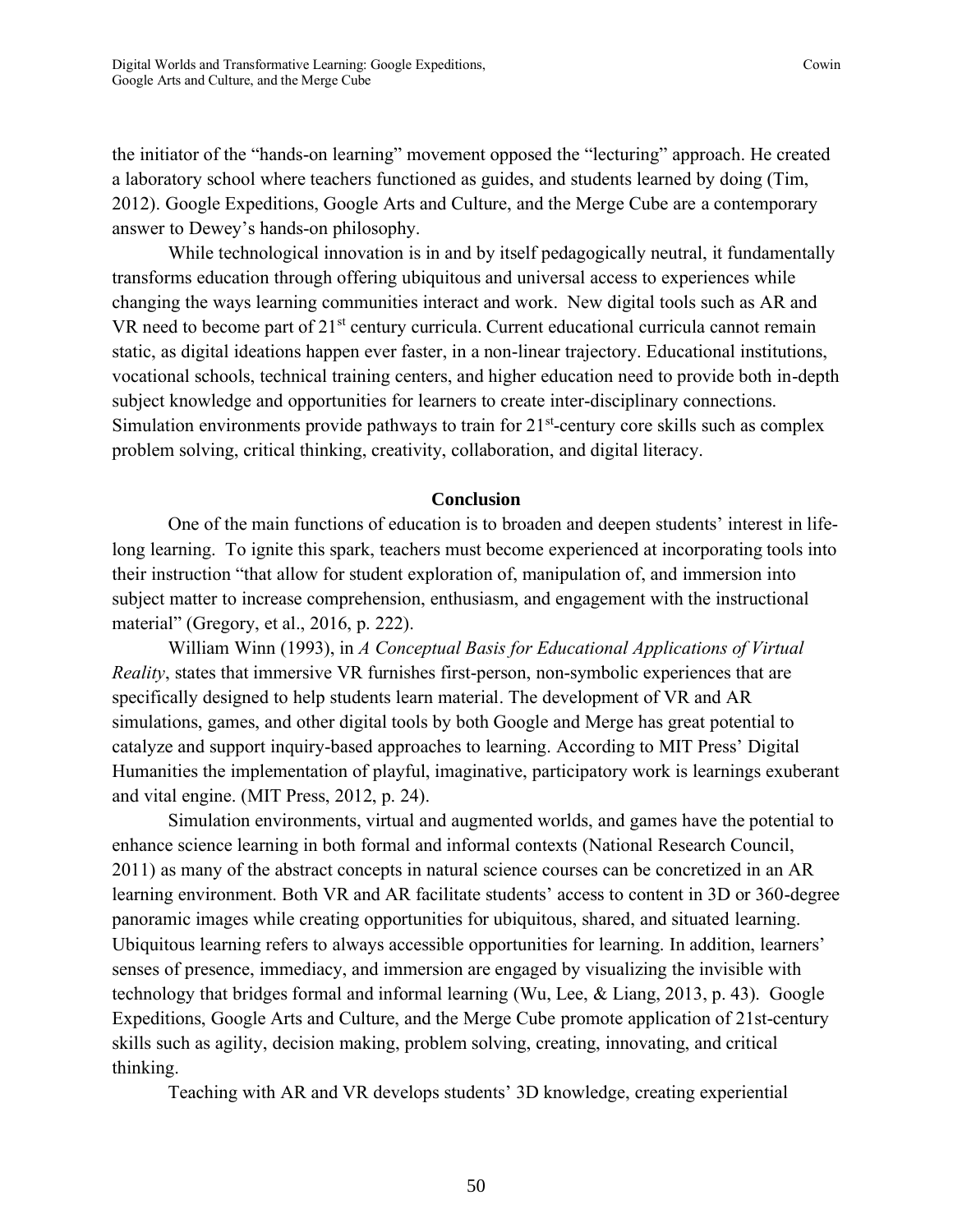learning experiences that would be impossible or unfeasible in real world scenarios. By opening up new avenues for creativity in learning through role play and mentoring (Dalgarno & Lee, 2010), students come to feel more connected to the content through personal interaction with the possibility of spatial manipulation, 3D visualization of complex ideas, and the creation of personal content. Collectively, these tools are a starting point for creating 21<sup>st</sup>-century learning spaces while providing to learners safe places of discovery, experimentation, combined with rich content.

In conclusion, adopting, mastering, and implementing digital content, digital aids, and digital teaching techniques with a thoughtful, student-centered curriculum requires analysis, planning, and practice. Simulation environments such as Google Expeditions, Google Arts and Culture, and the Merge Cube empower learners to take ownership of their learning by allowing them to collaborate, work at their own pace, access a variety of resources, and extend their learning beyond the four walls of the classroom.

#### **References**

- Al-Gindy, A. F. (2020). Virtual reality: Development of an integrated learning environment for education . *International Journal of Information and Education Technology, 10*(3), 171- 175. doi:https://doi.org/10.1817
- Bardi, J. (2020, September 21). *What is virtual reality?* Retrieved from Marxent: https://www.marxentlabs.com/what-is-virtual-reality/#:~:text=is Virtual Reality?-,Virtual Reality (VR) is the use of computer technology,to create a simulated environment.
- Boyd, C. (2019, December 22). *Reflections on a Trip to the Google Cultural Institute in Paris*. Retrieved from Medium: https://clarkboyd.medium.com/reflections-on-a-trip-to-thegoogle-cultural-institute-in-paris-7a88e250f1e5
- Bristol, J. (2020, August). *Google Arts & Culture*. Retrieved from Common Sense Education: https://www.commonsense.org/education/website/google-arts-culture
- Buttet, C. (2020, June). *What Came First*. Retrieved from Experiments with Google: https://experiments.withgoogle.com/what-came-first
- Carnett, L. (2020, March 4). *TechTonics: Merge VR Founder Builds Tech for the Classroom of the Future*. Retrieved from San Antonio Report: https://sanantonioreport.org/merge-vrfranklin-lyons-is-building-interactive-tech-for-the-classroom-of-the-future/
- Cliffe, A. (2017). *A review of the benefits and drawbacks to virtual field guides in today's Geoscience higher education environment.* doi:DOI 10.1186/s41239-017-0066-x
- *Constructivism as a Paradigm for Teaching and Learning.* (2021). Retrieved from Concept to Classroom: Bibliography
- Craddock, I. M. (2018). Immersive virtual reality, Google Expeditions, and English language learning. *Library Technology Reports, 54*(4), 7-9.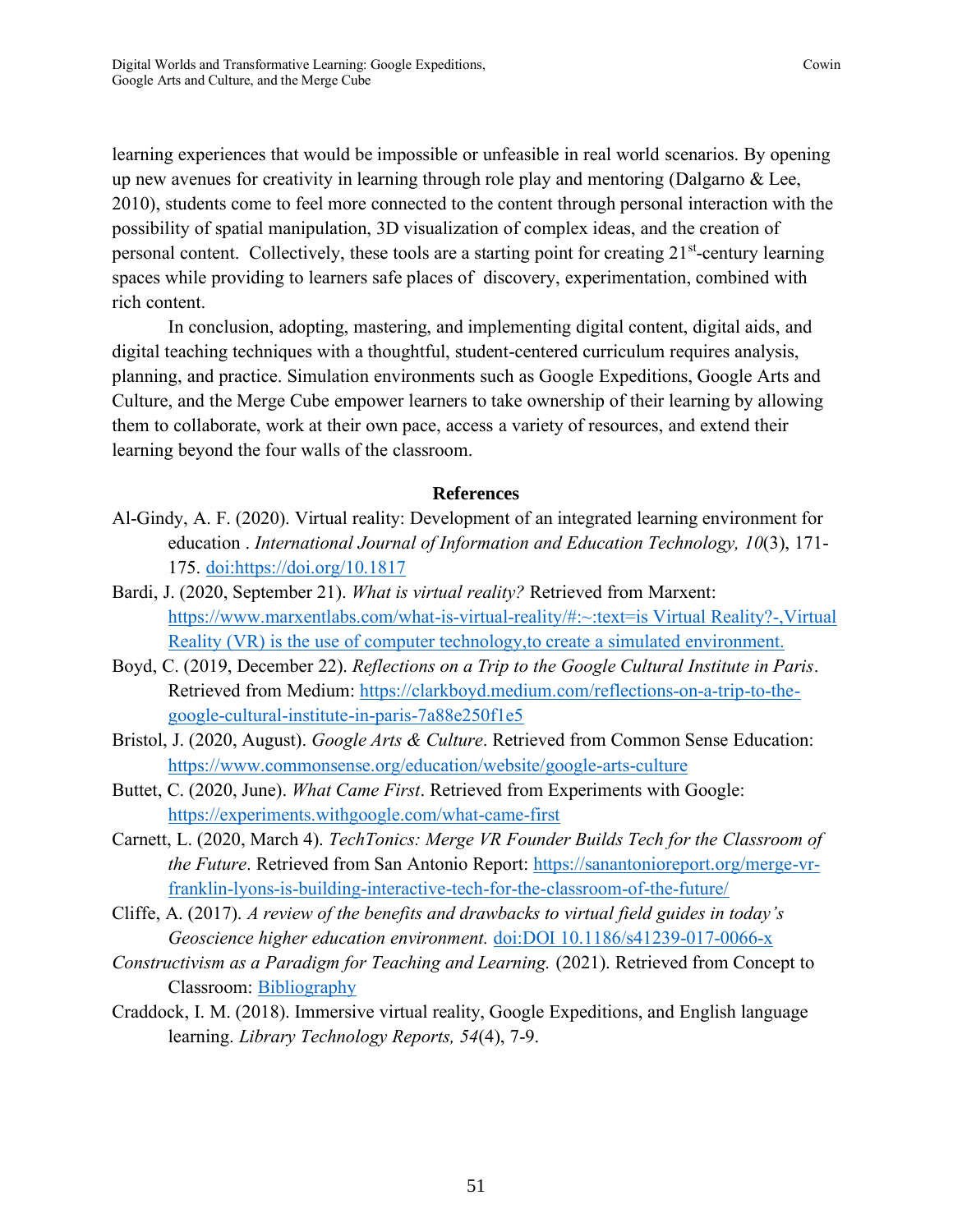Dalgarno, B., & Lee, M. J. (2010). What are the learning affordances of 3-D virtual environments? *British Journal of Educational Technology, 41*(1), 10-32. doi:https://doi.org/10.1111/j.1467-8535.2009.01038.x

- *DCI Arrangements of the Next Generation Science Standards*. (2013, November). Retrieved form Next generation Science Standards: https://www.nextgenscience.org/sites/default/files/NGSS%20DCI%20Combined%2011. 6.13.pdf
- *eSchool News Staff*. (2020, September 3). Retrieved from Merge releases hand-held digital teaching aids: https://www.eschoolnews.com/2020/09/03/merge-releases-hand-helddigital-teaching-aids/
- Gardner, H. (1999). *Intelligence reframed: Multiple intelligences for the 21st century.* Basic Books.
- *Improving Science Education Through Three-Dimensional Learning*. (2021). Retrieved from Next Generation Science Standards: https://www.nextgenscience.org/
- Learn Science-Master STEM. (2020). Retrieved from Merge: https://mergeedu.com/cube
- *List of available expeditions*. (2020, June 1). Retrieved from Google Expeditions: https://docs.google.com/spreadsheets/d/1uwWvAzAiQDueKXkxvqF6rS84oae2AU7eD8 bhxzJ9SdY/edit#gid=0
- Lulee, S. (2009). Mezirow's Ten Phases of Transformative Learning. Retrieved from: https://sites.google.com/site/transformativelearning/elements-of-the-theory-1
- Makransky, G. T. (2019). Adding immersive virtual reality to a science lab simulation causes more presence but less learning. *Learning and Instruction, 60*, 225-236.
- Marsh, J. (2020). *Google Cultural Institute Paris: Mind Blowing Technology*. Retrieved from The Good Life France: https://www.thegoodlifefrance.com/google-cultural-instituteparis-mind-blowing-technology/
- Merriam-Webster. (n.d.). *field trip*. Retrieved from Merriam Webster Dictionary: https://www.merriam-webster.com/dictionary/field%20trip
- Mighty Coconut. (2017). *themightycoconuts*. Retrieved from Instagram: https://www.instagram.com/p/Bc-MuN7DiJ8/
- *Minverse Categories*. (2021). Retrieved from Minverse: https://miniverse.io/category?t=educational
- MIT Press. (2012). *Humanities to Digital Humanties.* Retrieved from MIT Press: http://blogs.shu.edu/historydepartmentdhprojects/files/2018/09/Humanities-to-Digital-Humanities.pdf
- National Core Arts Standards. (2020). *What are the standards*. Retrieved from National Core Arts Standards: https://www.nationalartsstandards.org/
- National Research Council. (2011). *Learning Science Through Computer Games and Simulations.* National Research Council, Washington, DC. doi:https://doi.org/10.17226/13078